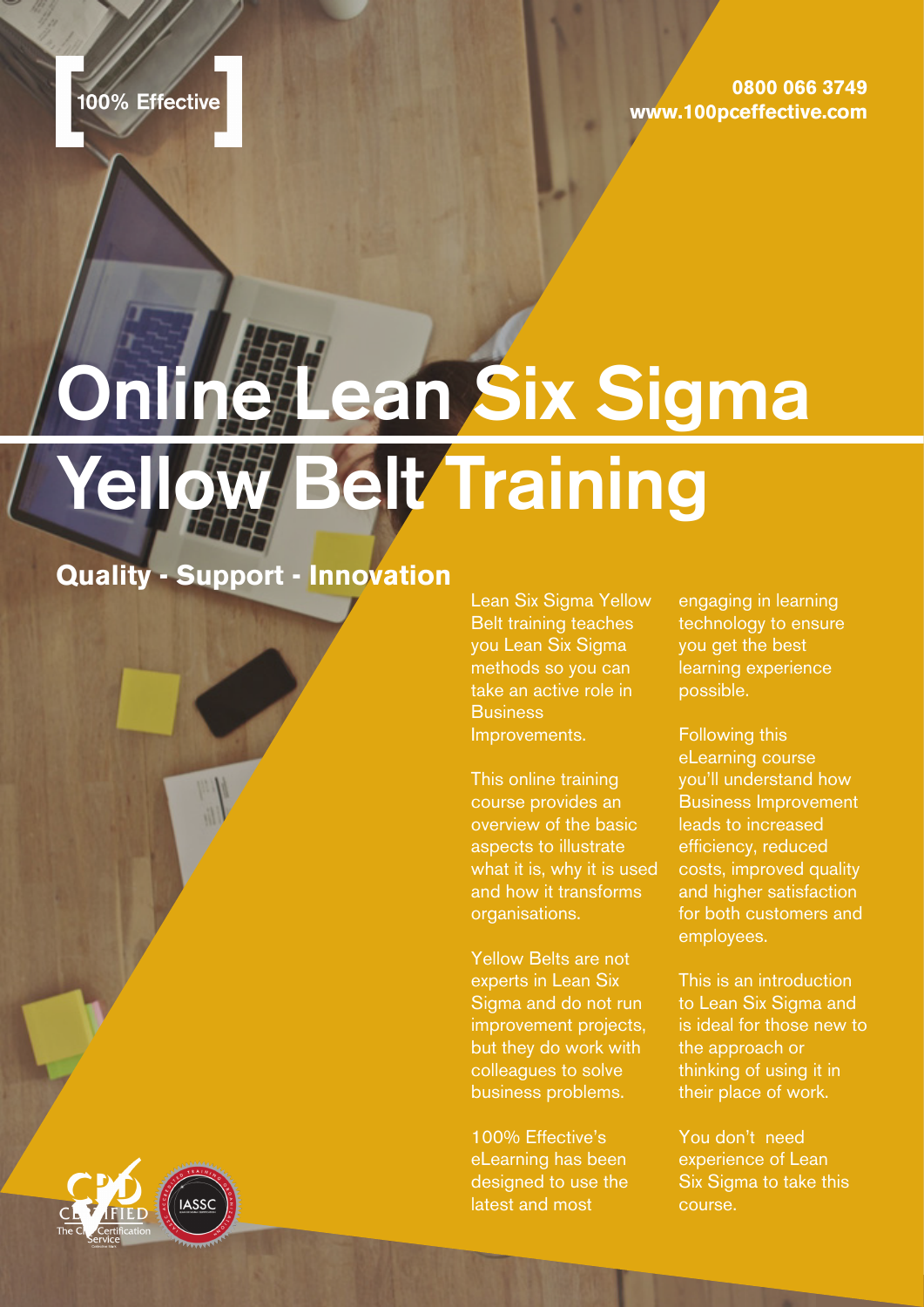# **Online Lean Six Sigma Yellow Belt Training**

Lean Six Sigma Yellow Belt training is beneficial to you and to your employer.

You'll gain the skills to participate in improvement efforts that can have huge financial and cultural benefits. Your employer will reap the rewards of those improvements.

Individuals with an understanding of Lean Six Sigma are in high demand due to the positive impact they have on the organisations they work for.

This Yellow Belt course is a thorough introduction to Lean Six Sigma and provides an internationally recognised Lean Six Sigma Yellow Belt certificate.

### Intro and prep

Introduction to training What is Lean? What is Six Sigma? Essential problem solving tools

### Exam and post-work

Exam and certificate of training Application of skills in the real world

### **Yellow Belt training**

The training covers:

Understanding DMAIC

Essential tools application and practice

How can Lean Six Sigma benefit an organisation?

Roles, responsibilities, skills and structure

Exercises to reduce variation, understand the 7 Wastes and create a lift speech

### Support

1 month access to the online course Ongoing support from a Master Black Belt Free online tools and resources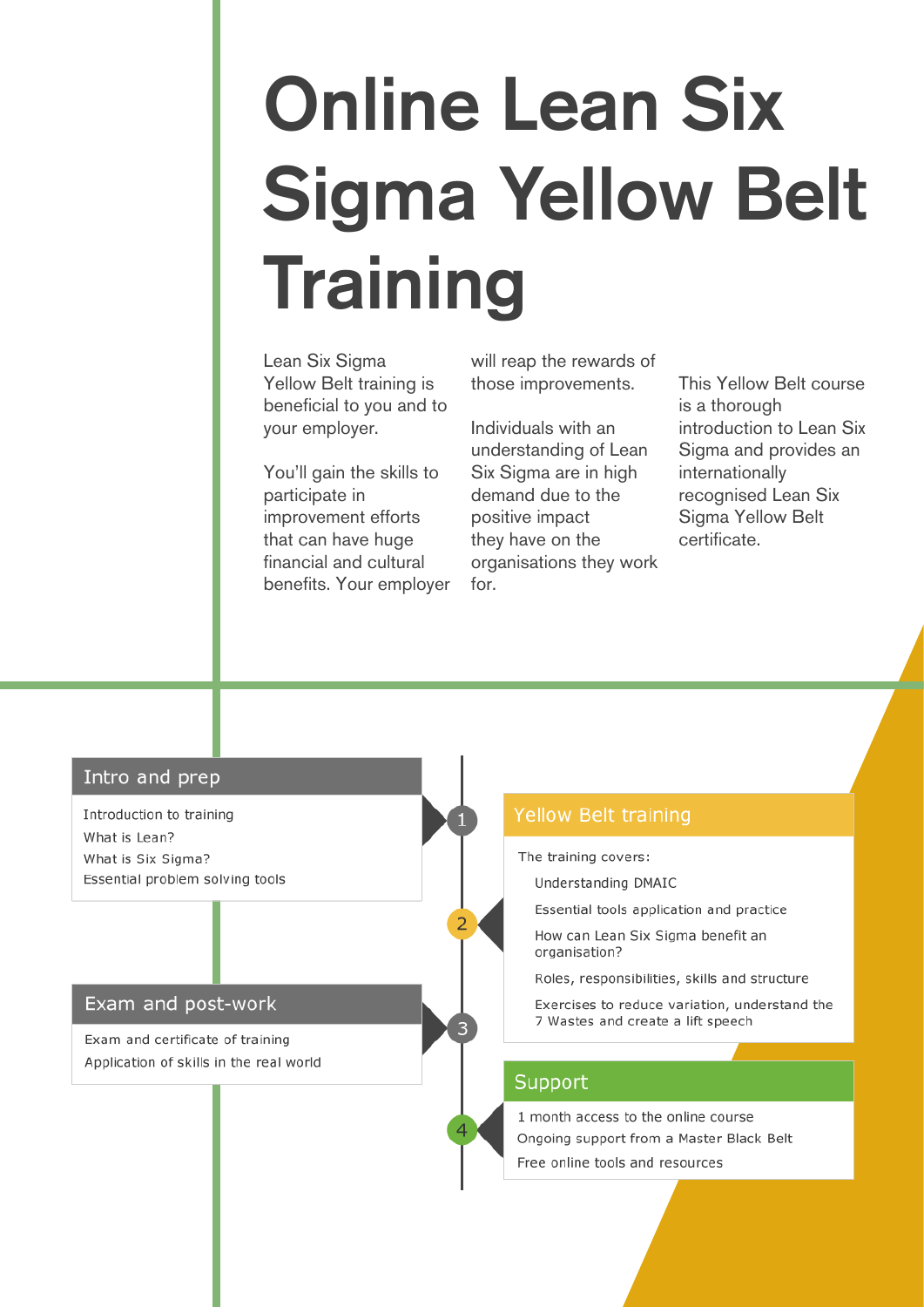Lean Six Sigma Yellow Belt training teaches you Lean Six Sigma methods so you can take an active role in business improvements.

This training course provides an overview of the basic aspects to illustrate what it is, why it is used and how it transforms organisations.

Yellow Belts are not experts in Lean Six Sigma and do not run improvement projects, but they do work with colleagues to solve business problems.

Taking this training will help you become a vital member of any improvement team, which can improve your career outlook as you work on key projects and spend time with senior leaders.

Following completion of the Lean Six Sigma Yellow Belt Training Course, you will be able to:

- **Explain Lean Six** Sigma, DMAIC and essential problem solving to others
- Solve problems permanently using the DMAIC

approach

- Apply essential problem solving tools
- Understand the importance of data and how to collect it effectively
	- Solve simple projects using Lean Six Sigma principles
	- Assist Green and Black Belts when they are running a Lean Six Sigma project.

By completing our accredited online Yellow Belt course you'll get 10 CPD points.

There is nothing as flexible for training as eLearning, as you can fit your training around your personal responsibilities and lifestyle.

**Benefits**

enefil

Our eLearning is some of the best on the market, as it uses the very latest in learning technology, video and animation to ensure the lessons work for all learning styles.

By training online you can learn at your own pace and don't need to take time out of the office. You can stop

and start modules to suit you, and revisit challenging topics as often as you need.

Plus, with our exceptional support, **a Master Black Belt is only an email away** so you don't need to worry about going it alone. Even once the course is finished, you'll benefit from our Lifetime Support guarantee

Our online Yellow Belt course is **optimised for both desktops and tablets**, so you can enjoy your

eLearning course wherever you have a WiFi connection.

This interactive course comes with a British voiceover. You'll have **access to the course for one month**, so you can revisit your training at any time and should have plenty of time to complete everything.

You'll test your learning in quizzes throughout, and you can re-take the exam multiple times.

# **OverviewOverview**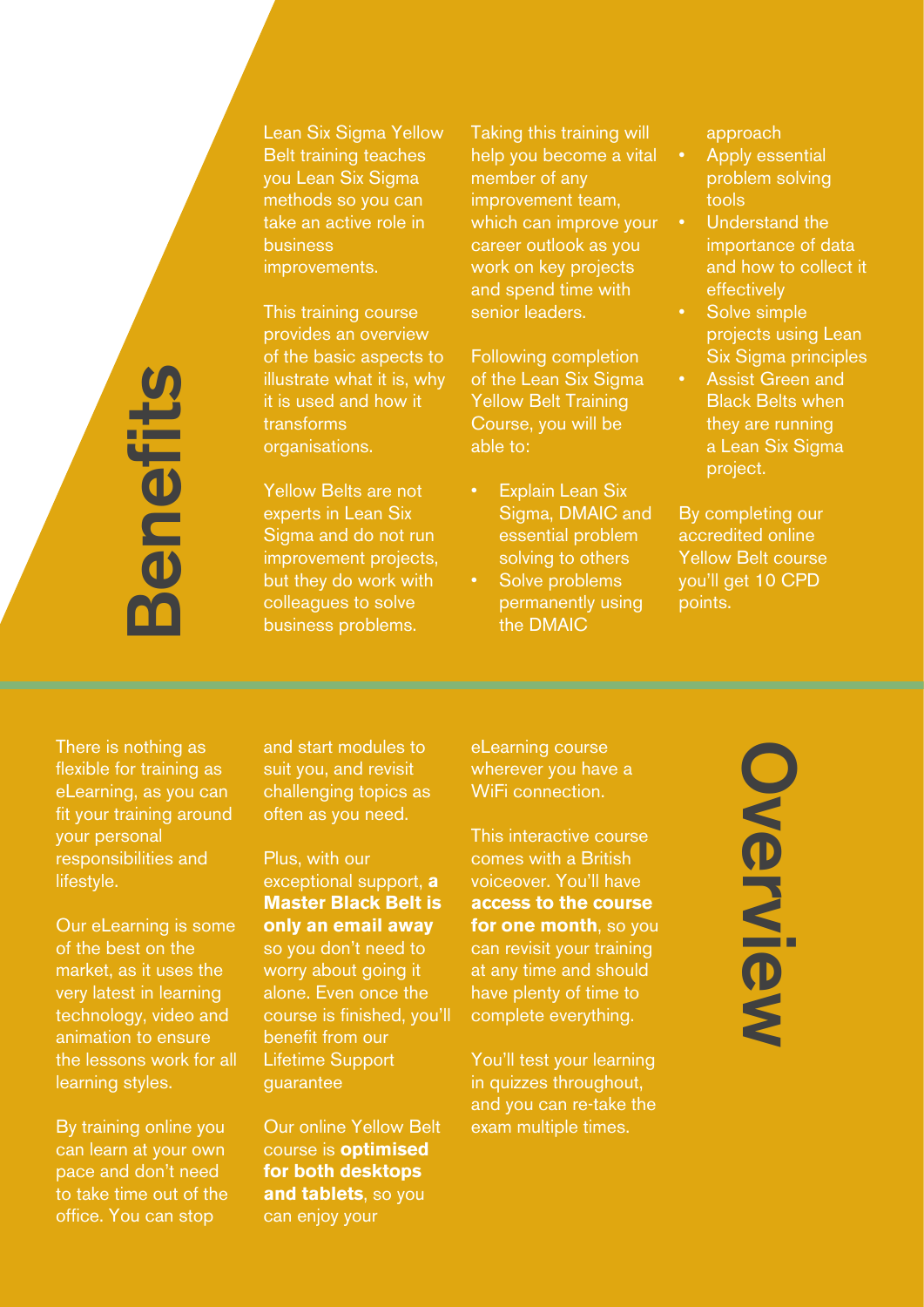# **Course Content**

- Introduction to eLearning with 100% Effective
- Overview of Lean and Six Sigma
- Roles and structures
- DMAIC roadmap

- **Overview of Define**
- Project charter
- Problem Statements
- In and Out of Scope
- **Setting SMART** goals
- Process Mapping
- SIPOC diagrams
- Tree diagrams
- **Action planning**

### INTRO DEFINE MEASURE ANALYSE

- **Overview of Measure**
- Introduction to **Statistics**
- How to work out percentages
- Swimlane diagrams
- Data Collection Planning - standard
- Introduction to visualising data
- **Time Series Plots**
- **Frequency Plots**
- **Scatter Plots**
- Pareto Charts
- Pie Charts
- **Check Sheets**

- **Overview of Analyse**
- **Brainstorming**
- **Brainwriting**
- **Affinity Diagrams**
- 5 Whys
- **Cause and Effect** diagrams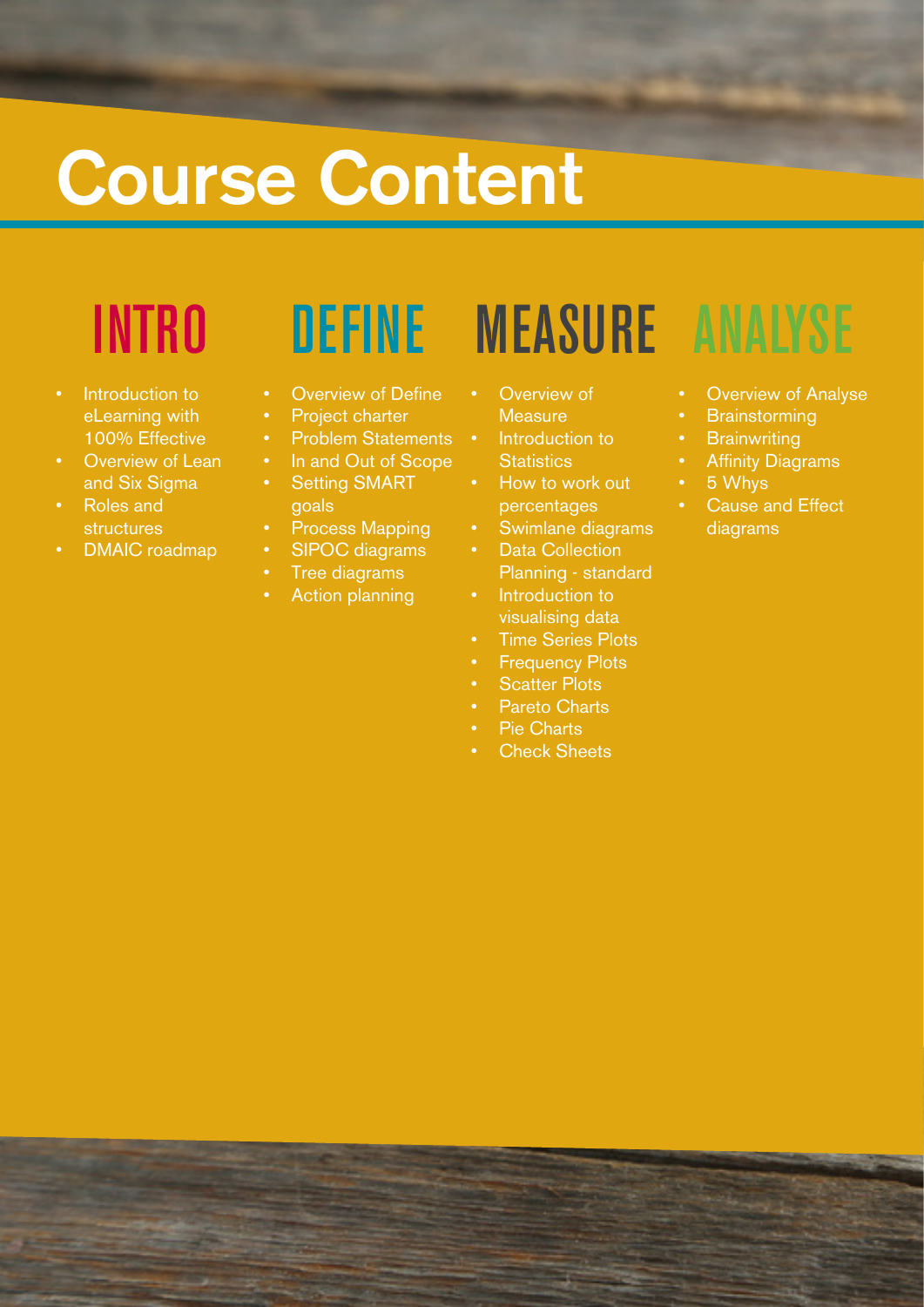

### **At A Glance**

## IMPROVE CONTROL

- Overview of Improve
- Prioritising **Solutions**
- Designing Detailed Solutions, including 5S, Visual Management,
- Validating your **Solution**
- **Overview of Control**
- Standardisation and Training
- Confirming Improvements





support